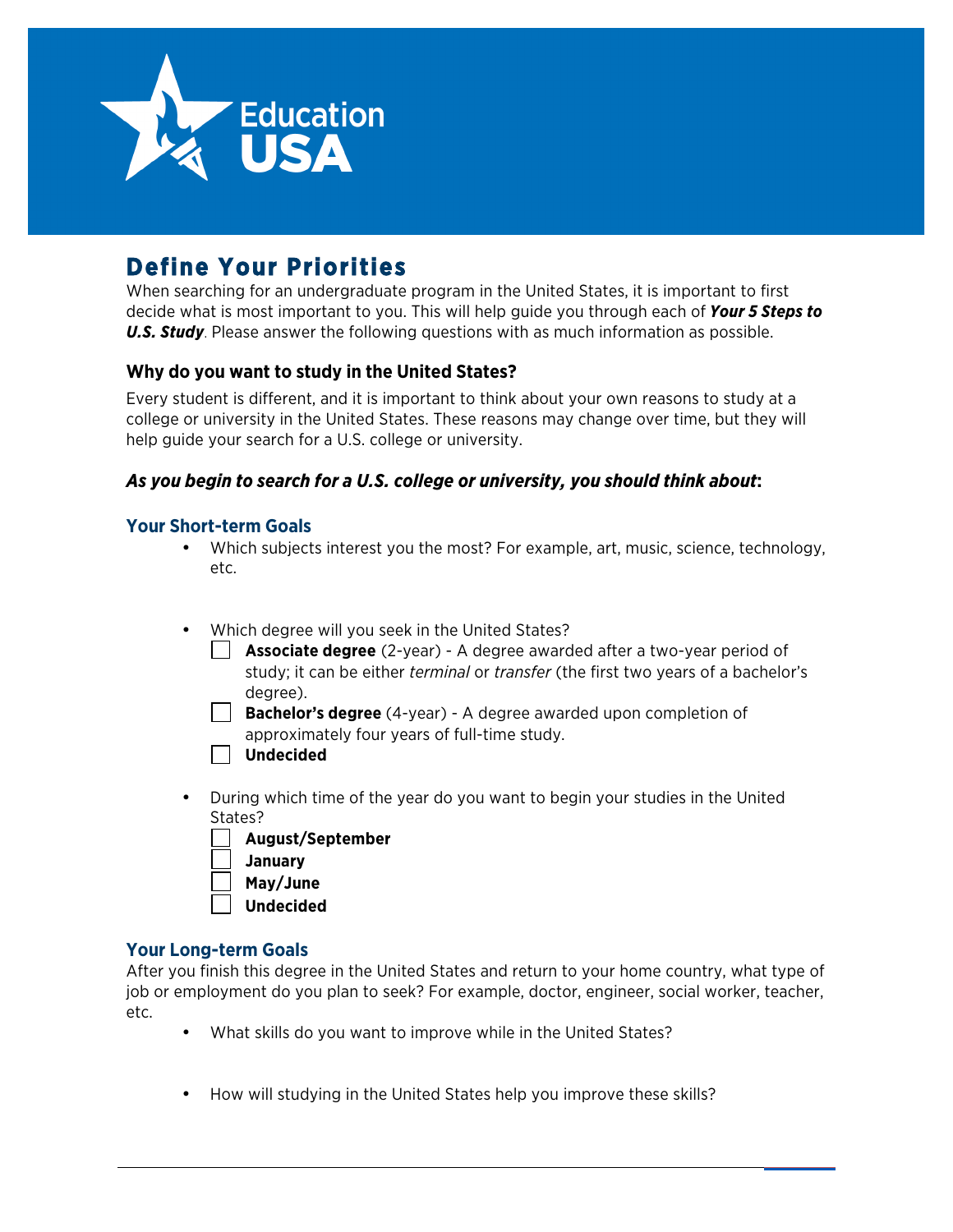

• Do you plan to begin a graduate or other academic program after completing your bachelor's degree in the United States? **Yhat is your plan?** 

| Yes, | N |
|------|---|
|      |   |

| No        |
|-----------|
| Undecided |

## **Your Past Experience**

• Have you taken any classes or earned any degrees beyond secondary/high school?

## **How will you pay for your studies in the United States?**

Tuition, fees, and living costs vary greatly between institutions, making U.S. higher education affordable to hundreds of thousands of international students each year. Visit the educationusa.state.gov website to learn more about the different ways other international students have funded their U.S. studies.

## *As you begin to find your own funding sources, you should think about:*

## **Your Financial Contribution**

Your financial contribution can come from family, personal, and/or other sources.

• How much money, in U.S. Dollars, can your own source(s) contribute each year?



## **Financial Aid**

When seeking financial aid, you may qualify for many options at the undergraduate level.

• From this list, which financial aid options interest you?

## **On-campus Employment**

- 〉 Current U.S. immigration regulations allow international students to work up to 20 hours per week on campus while school is in session, and up to 40 hours per week during school vacations or breaks.
- 〉 You will need to learn more about job opportunities and specific requirements for international students on your college or university campus. On average, students can earn between US\$2,000-\$3,000 per year for personal expenses.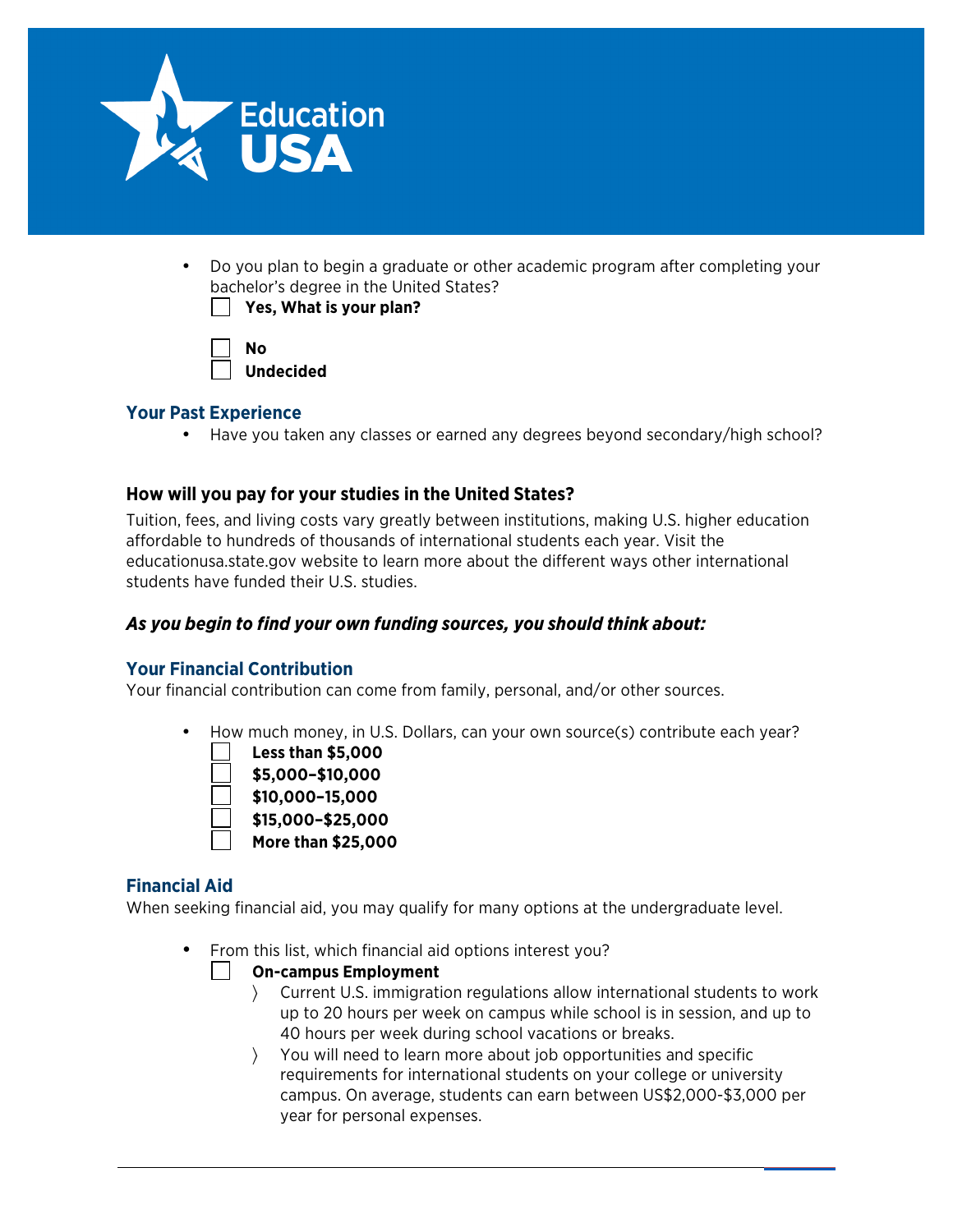

| <b>U.S. College or University</b> Scholarship - Many U.S. institutions offer<br>scholarships for a number of reasons. These financial awards are given to the<br>most highly qualified applicants. From this list, select any that may apply to<br>you and explain why you qualify. |
|-------------------------------------------------------------------------------------------------------------------------------------------------------------------------------------------------------------------------------------------------------------------------------------|
| <b>Financial Need</b> - Financial need is usually determined by low income,<br>economic hardship, or other factors.<br>List reasons why a college or university should consider your financial<br>situation, or "financial need."                                                   |
| Academic Merit - Think about your academic achievements, typically earned<br>in a classroom through good grades, high test scores, and other successes.<br>List any achievements and/or awards you have earned.                                                                     |
| <b>Sports</b> - Think about your special talents in a sport, typically displayed during<br>competitive events.<br>List any achievements and awards you have in a sport.                                                                                                             |
| <b>Musical Talent</b> - Think about your special talents in music, typically displayed<br>during musical performances.<br>List any special achievements and awards you have in music.                                                                                               |
| <b>Leadership Skills</b> - Think about your leadership skills, typically displayed<br>during participation in a club or organization.<br>List any special achievements and awards you have in leadership.                                                                           |
| <b>Other Reasons</b><br>List any other personal attributes, skills, and/or talents that you feel<br>should be considered for financial aid. For example, community service,<br>volunteerism, or other types of activities.                                                          |
| <b>Student Loan</b><br>You might be able to find a loan to pay for part of your educational costs<br>from a bank or lender in your home country. Some U.S. loans may be<br>available, but they may have added requirements.                                                         |

EducationUSA | Your 5 Steps to U.S. Study 3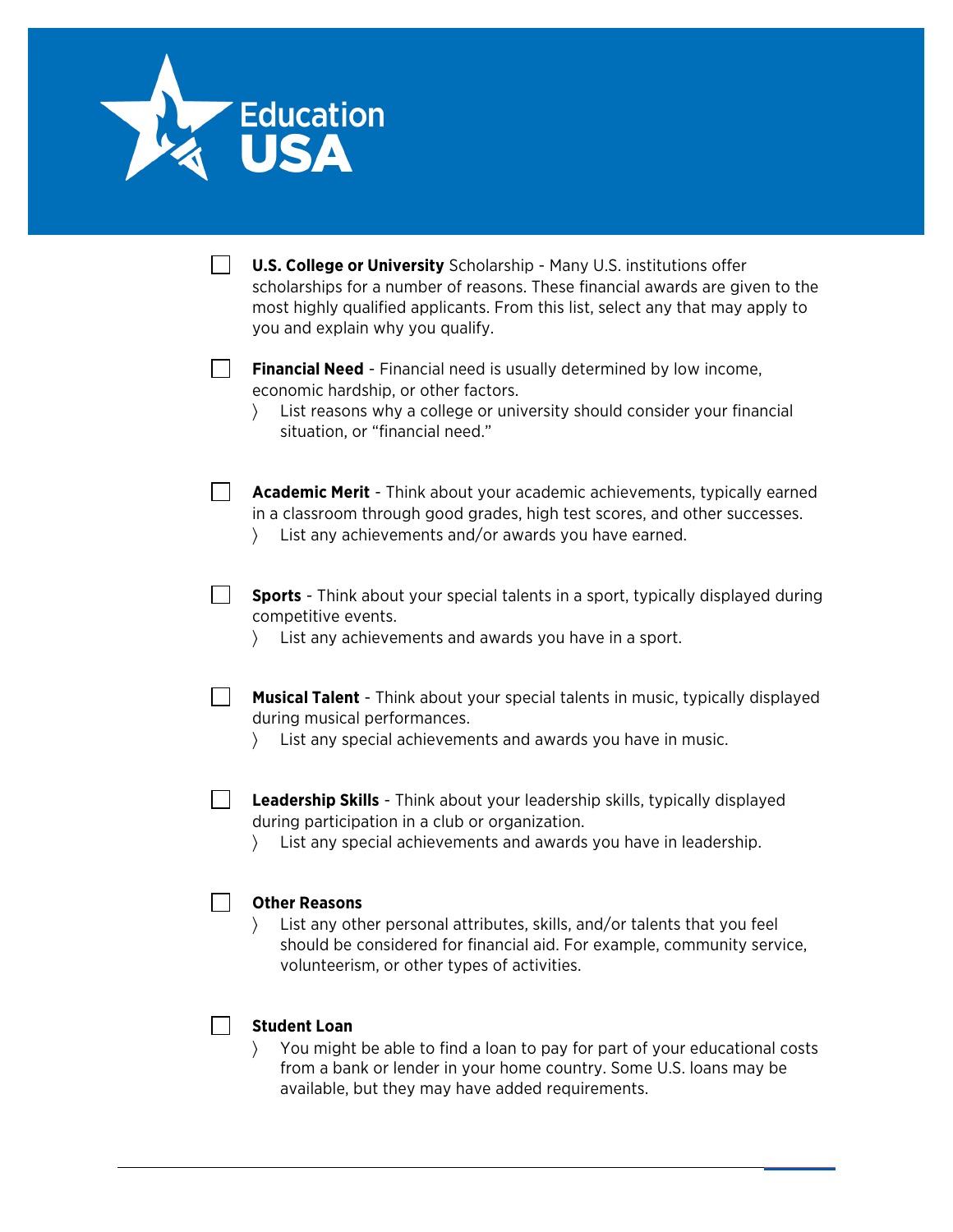

#### **U.S. Government or Private Sponsor**

〉 A very limited amount of funding is available from U.S. government sources to undergraduate students.



#### **Sources in Your Country**

〉 Funding may be available in your home country, either from the government, a university, or a private sponsor such as your employer or a private organization.

## **Which type of U.S. institution is best for you?**

There are more than 4,900 accredited colleges and universities in the United States.

### *As you begin to narrow down your choices, you should think about***:**

#### **Type of Institution**

Both 2- and 4-year institutions in the United States offer undergraduate students several options based on your individual needs.

• From this list, which type of institution interests you?

#### **2-year Institution**

Also known as community colleges, these institutions are for undergraduate students who want:

- 〉 An associate degree.
	- 〉 Academic credit towards a bachelor's degree. Earning academic credit at a community college, which is usually less expensive, can help lower the overall cost of a bachelor's degree. Community colleges may also offer a more flexible admissions process.

#### **4-year Institution**

Undergraduate students at four-year colleges and universities may pursue:

- 〉 Short-term exchange.
- 〉 Bachelor's degree.
- 〉 Graduate level study after completing a bachelor's degree.

#### $\blacksquare$ **Both**

〉 Think about both two-year and four-year institutions if you are looking for specific academic programs or financial assistance.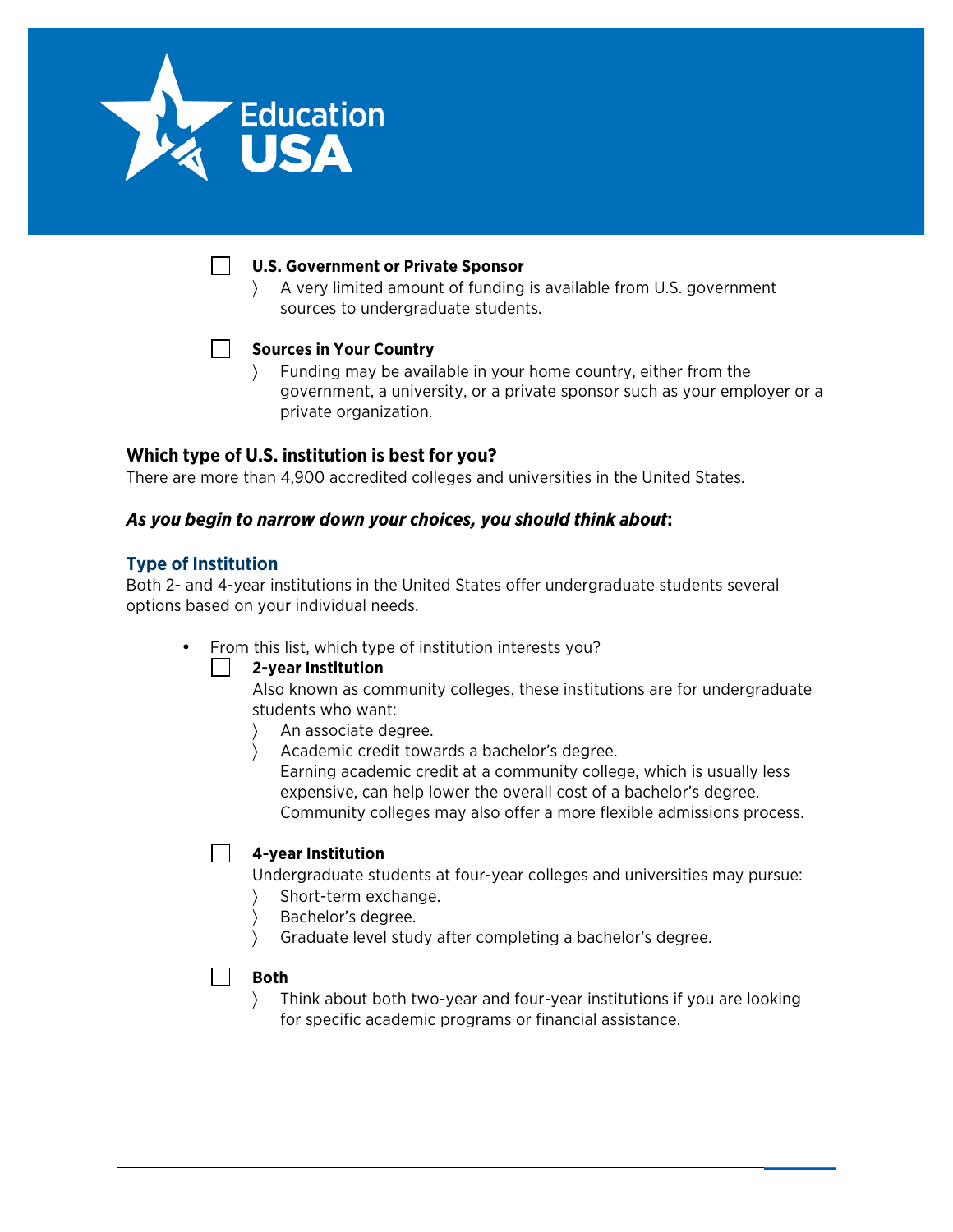

## **Selectivity**

The selectivity of an institution is the total percentage of applicants who are accepted. This can vary depending on how competitive the applicants are. Some highly selective institutions accept less than 10% of applicants, and other less selective institutions accept more than 80% of applicants.

How competitive you are will often depend on your academic grades and test scores. Think about your secondary/high school performance and answer each question in this list.

### **High School Performance**

How does your local school system measure academic performance in secondary/high school? This could be a **grade point average (GPA\*),** percentile average, national test score, or other type of measure. *\* The combined average of a student's grades for all academic coursework completed. In the United States, high school grades are usually assigned in letters and are based on a 4.0 GPA scale.*

| Grade     | <b>GPA</b>              |
|-----------|-------------------------|
| А         | 4.0 (excellent)         |
| B         | $3.0$ (good)            |
| $\subset$ | 2.0 (satisfactory)      |
| D         | 1.0 (needs improvement) |
| F         | $0.0$ (fail)            |

- How did you perform in secondary/high school based on this GPA measure?
	- **Your performance was excellent.**
	- **Your performance was good.**
	- **Your performance was satisfactory.**
	- **Your performance needed improvement.**
	- **You did not perform well in school.**
- Which of the following standardized U.S. college or university admission tests have you taken?
	- **SAT Reasoning** Test (or practice test) A primarily multiple-choice test of mathematics and English that is used for admission into an undergraduate program.

Score

**SAT Subject** Tests (or practice test) A multiple-choice test that measures your knowledge in specific subject areas.

Score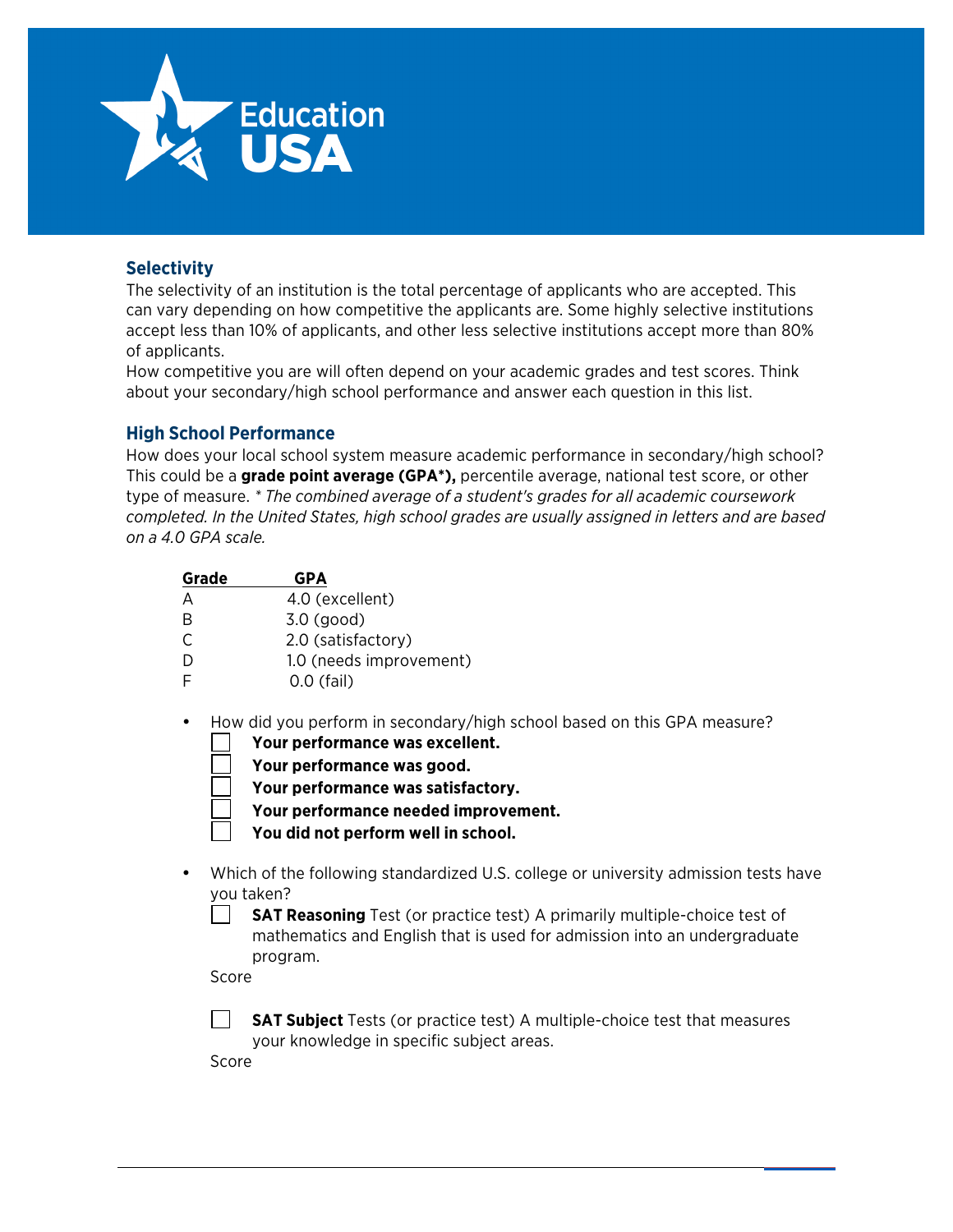

|       | <b>ACT + Writing Test</b> (or practice test) Multiple-choice test which consists of<br>English, mathematics, reading, and science reasoning (plus an optional<br>writing component) used for admission into undergraduate programs. |
|-------|-------------------------------------------------------------------------------------------------------------------------------------------------------------------------------------------------------------------------------------|
| Score |                                                                                                                                                                                                                                     |
| Score | <b>TOEFL</b> Test of English as a Foreign Language—An English language<br>proficiency examination of applicants whose native language is not English.                                                                               |
| Score | <b>IELTS</b> International English Language Testing System—An English language<br>proficiency examination of applicants whose native language is not English.                                                                       |
| Score | Other                                                                                                                                                                                                                               |

#### **Size**

The size of a college or university campus can impact many things, such as the number of students in a classroom, which courses or subjects are offered, the ease of meeting new friends, and the overall environment. Imagine yourself going to a small, medium, or large campus.

Which of the following would be best for you?

**Small (less than 2,000 students) Medium (2,000–15,000 students) Large (more than 15,000 students) No Preference**

The number of international students enrolled at the institution may be important to you as well. This number can vary between a low, medium, or high international-student population.

• Which of the following would be best for you?

**Low international-student population**

**Medium international-student population**

**High international-student population**

## **Public and Private Institutions**

The U.S. government does not own or operate academic institutions. Instead, you have the option to choose between state- or privately-operated institutions. Some of the best colleges and universities in the U.S. are state-operated, and some are private.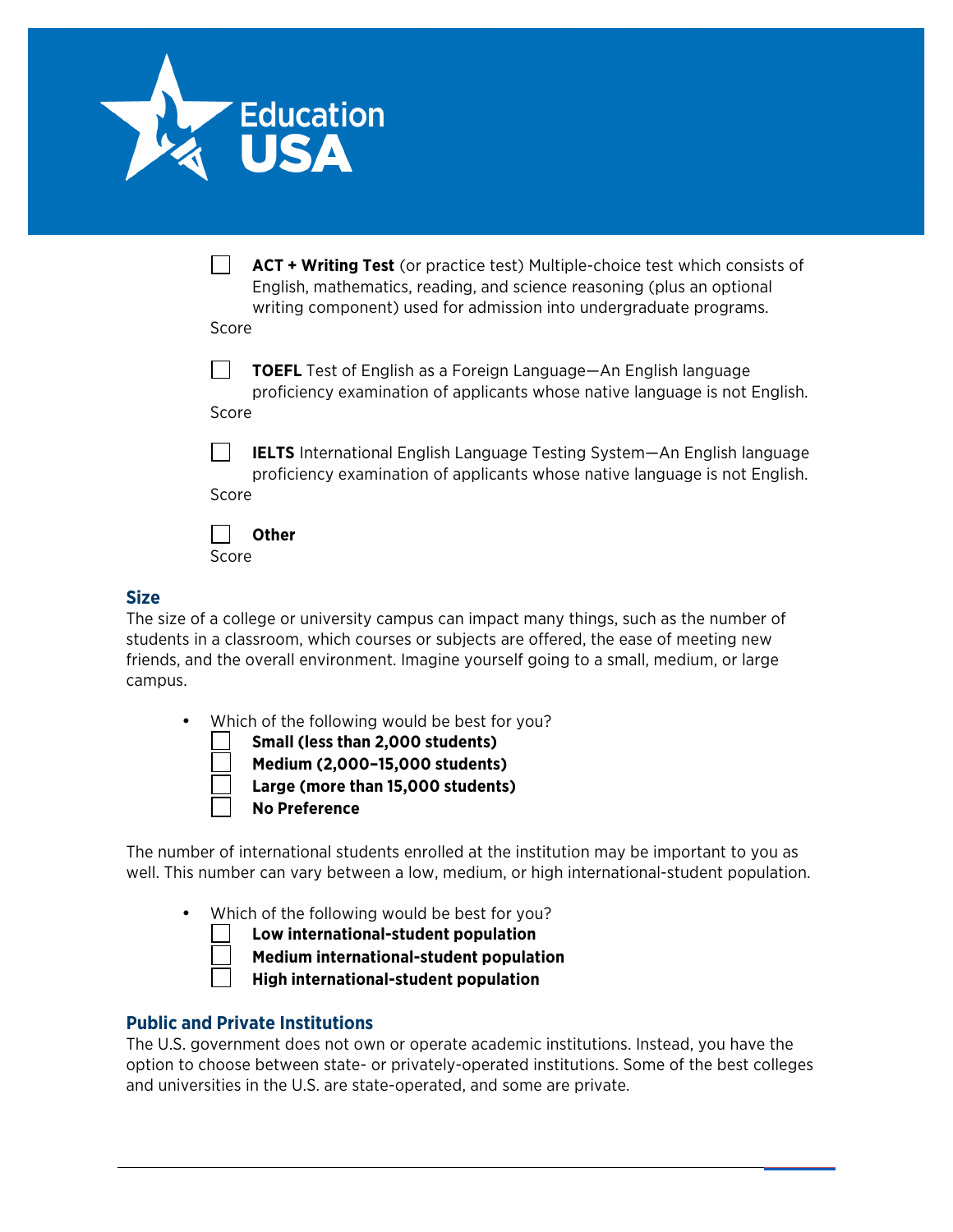

• Do you prefer to study at a public institution, a private institution, or do you not have a preference?

#### **Public**  $\perp$

- 〉 In the United States, each of the 50 states operates public institutions that are funded in part by people who live in that state and pay taxes.
- 〉 More than 650 public four-year and more than 1,100 public two-year institutions are in the United States.
- 〉 Public state-run institutions usually have lower tuition and fees, but financial assistance may be more limited.

## **No preference**

- 〉 If you are looking for specific academic programs or financial assistance, you may have to choose between public or private institutions.
- If you are not looking for specific academic programs or financial assistance, you may want to think about both public and private institutions.

## Other Types of Institutions

U.S. colleges and universities may also be known for other reasons, such as having a special subject focus like science or art, a religious affiliation, or an all-male or all-female campus.

• Are you looking for a U.S. college or university with a specific characteristic that is important to you?

**Yes:** Please explain

**No**

#### **How easily will you adjust to your new community and environment?**

The United States is a very diverse country, offering a variety of climates, cultural heritage, and landscapes from coast to coast. Imagine yourself studying in the United States and think about the environment you want.

#### *As you imagine the environment you want, you should think about***:**

#### **Region**

The United States is often divided into four distinct regions. Refer to the map below to see the different regions.

Which region would be best for you? **West**

EducationUSA | Your 5 Steps to U.S. Study 7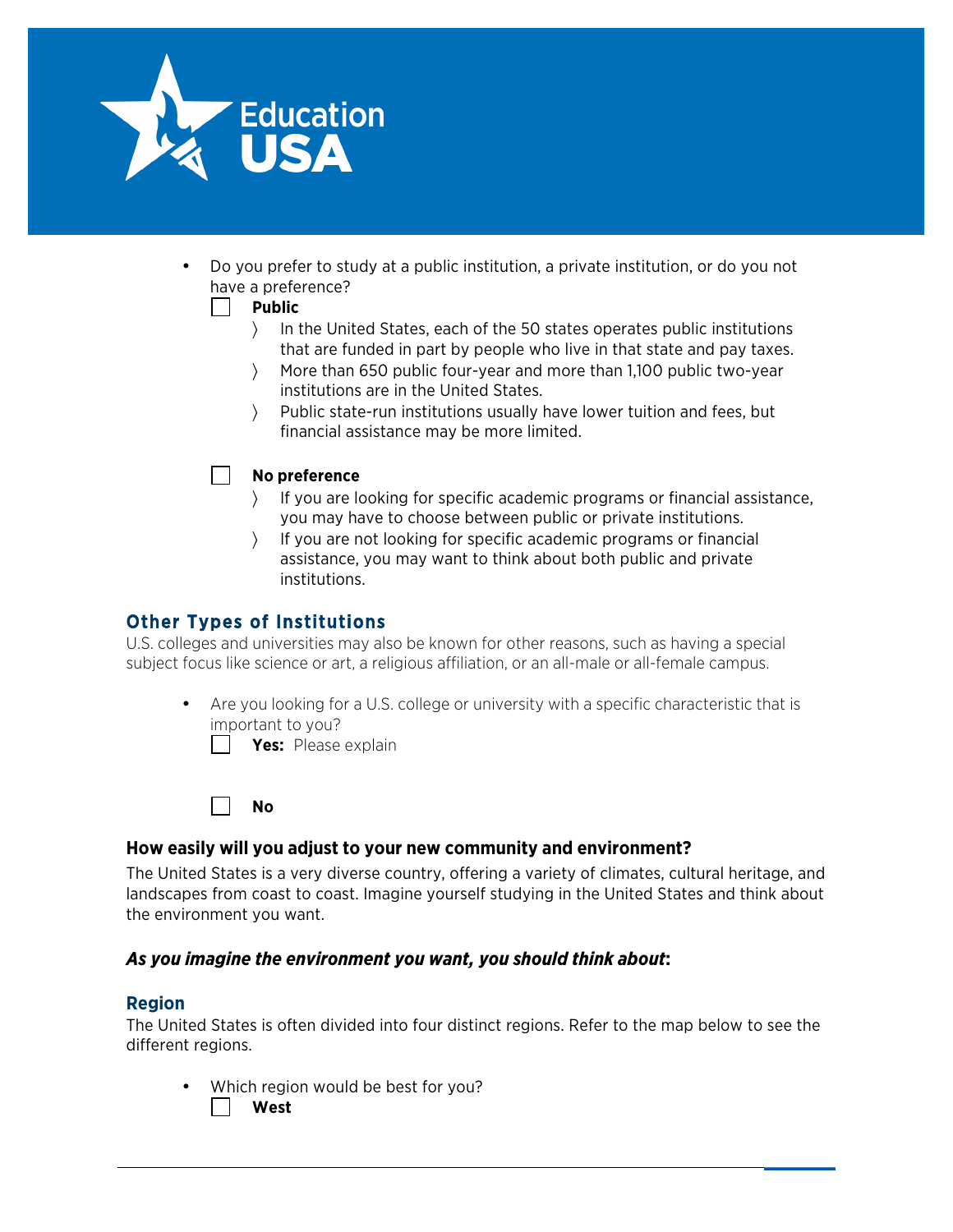

〉 The largest region of the United States covering more than half its land area, making it the most geographically diverse area. It is known for mild and damp climates to very dry and hot ones, with greater access to mountain ranges, desert areas, forests, and the Pacific coastline.

#### **Midwest**

 $\overline{\phantom{a}}$ 

 $\Box$ 

〉 Also called "Middle America," it is known for low-lying plains, small hills, and access to large freshwater lakes bordering Canada. Seasonal climate change, ranging from mild summers to cold winters with heavy snowfall, is also common in the Midwestern states.

#### **South**

〉 A region known for its sub-tropical climate with humid summers and mild winters. Southern states have diverse landscapes, including mountains, wetlands, arid deserts, and the Gulf of Mexico coastline.

#### **Northeast**

〉 Comprised of the New England and Middle Atlantic states, this region is known for its forested interior and rocky Atlantic coastline. Seasonal climate change, ranging from mild summers to cold winters with heavy snowfall, is also common in the Northeastern states.



#### **Setting**

Virtually every U.S. state includes a setting that can range from an urban city, suburban residential area, or a rural countryside. U.S. colleges and universities may be located in any one of these settings.

Which setting would be best for you?

#### **Urban**

〉 Cities with larger populations providing convenient access to banking, stores, the arts, entertainment, public transportation, and international airports. Urban areas may have higher average living costs.

**Suburban**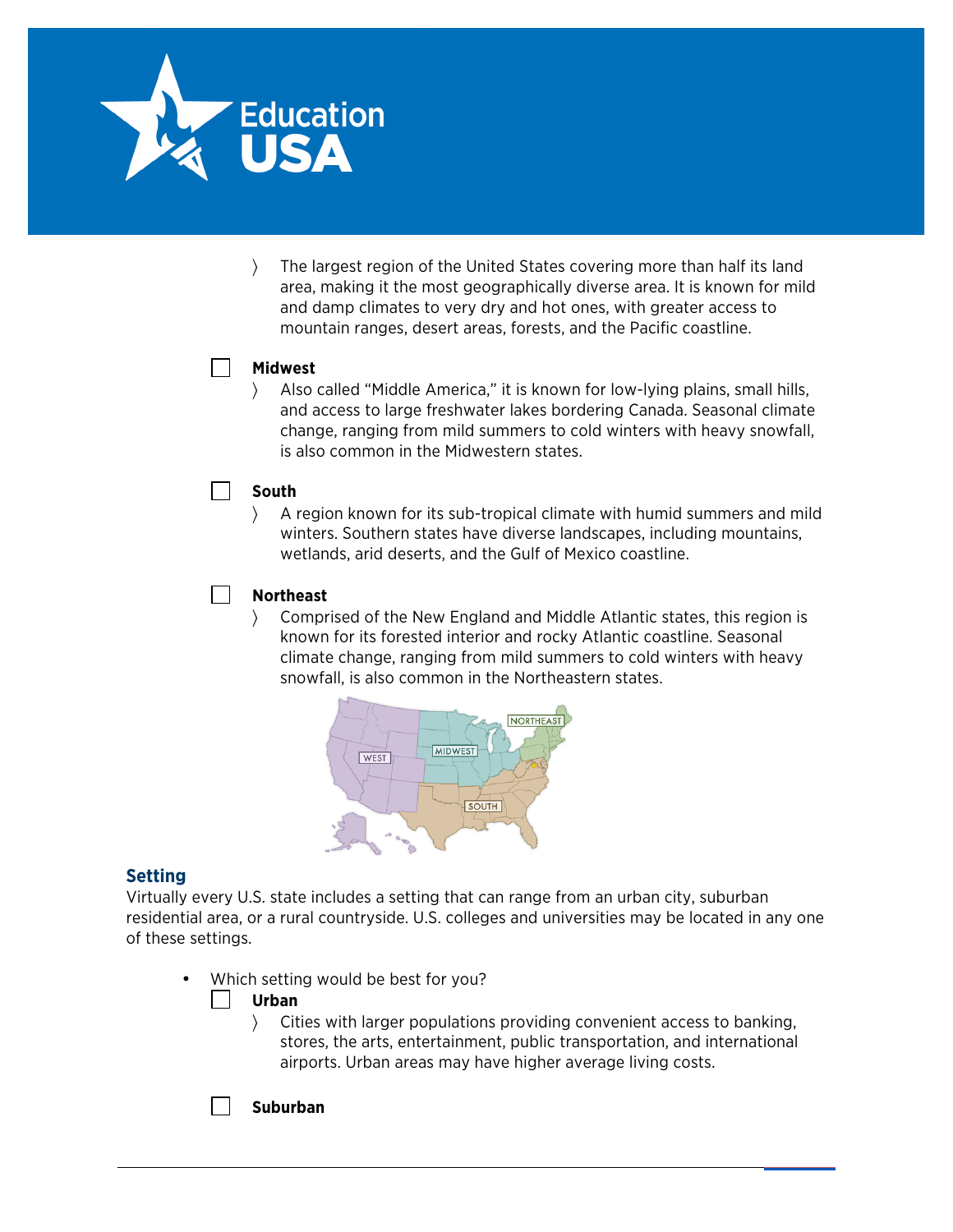

〉 Residential areas close or farther from cities, with moderate populations and more spread-out restaurants and shopping areas. Suburban areas may have more moderate average living costs.

### **Rural**

〉 Countryside areas with smaller towns of fewer people and areas of land used for mining and agriculture. Rural areas may have lower average living costs.

## **Housing**

The type of housing you choose will depend on your personal needs and the options available.

• Which housing option is best for you?

#### **On-campus Housing**

Residence Halls and Dormitories

- 〉 Furnished with basic needs such as a bed, closet, desk, and chair. Rooms are usually shared with other students and can be a great place to meet new friends quickly.
- Some dormitories may be for men only or women only, and some may allow both men and women in the same dormitory residence. Married Student Housing
- 〉 Demand for housing for married couples is usually high, so you should ask about this as early as possible.

#### **Off-campus Housing**

Apartments

- 〉 The student finds his/her own apartment and typically pays a deposit, monthly rent, and utility fees. 'Co-op' Housing
- 〉 Co-ops are usually large houses where a group of students live together, sharing the costs and taking turns to do the cooking and cleaning. American Host Family
- 〉 Living with an American family can be an enriching experience and can be less expensive than other off-campus housing options.
- 〉 Host family options may not be available at all colleges or universities, so it is important to check with the campus adviser if you are interested.

## **Campus Life**

Activities available in the local area may also be an important part of your U.S. experience. Will you be in a location that offers activities that interest you?